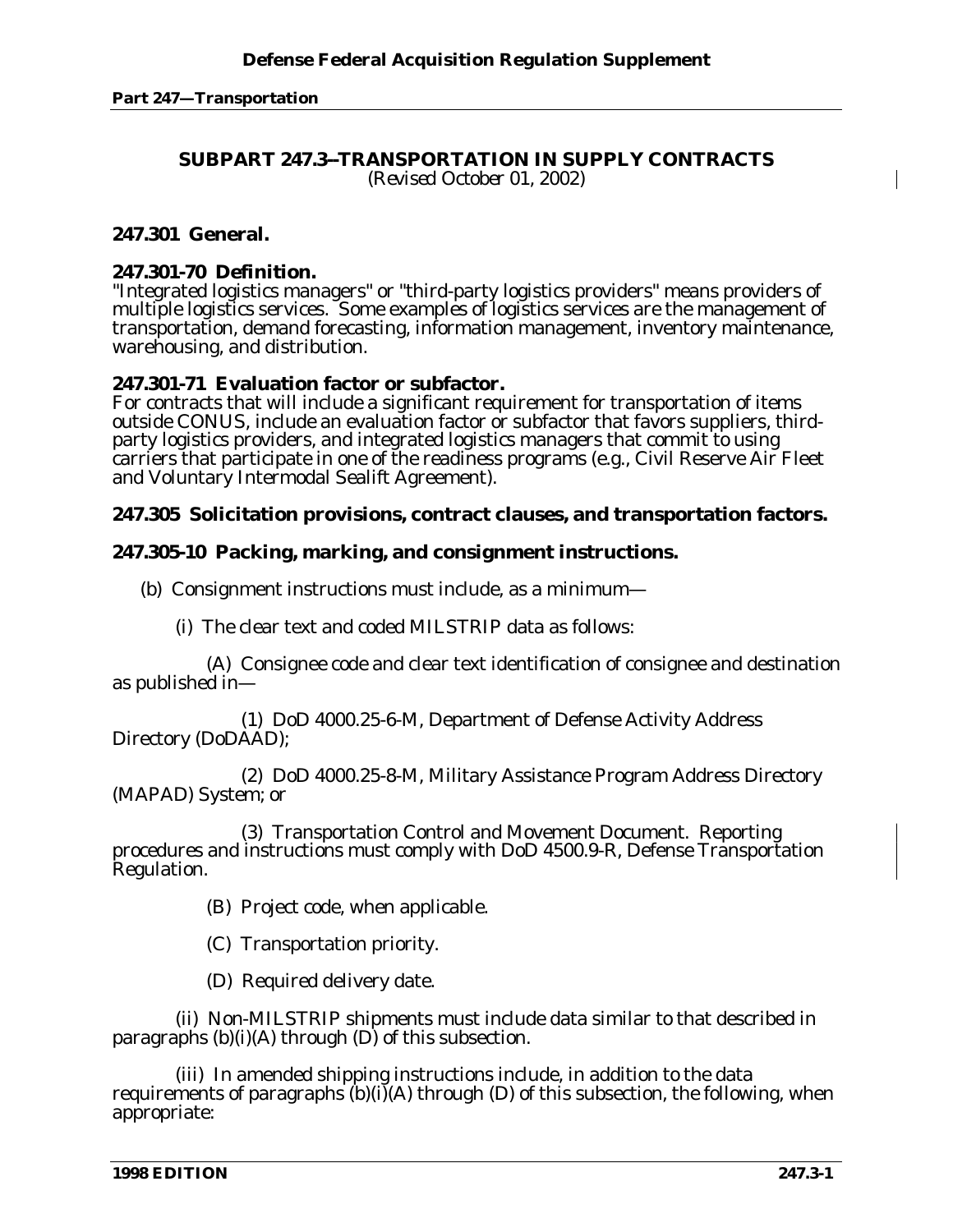### **Defense Federal Acquisition Regulation Supplement**

#### **Part 247—Transportation**

(A) Name of the activity originally designated, from which the stated quantities are to be deducted.

(B) Any other features of the amended instructions not contained in the basic contract.

(iv) When assigning contract administration responsibility in accordance with FAR 42.202, include in instructions the—

- (A) Modification serial number; and
- (B) If a new line item is created by the issuance of shipping instructions--
	- *(1)* New line item number; and
	- *(2)* Existing line item number, if affected.

(v) For petroleum, oil, and lubricant products, instructions for diversions need not include the modification serial number and new line item number, when the instructions are—

(A) For diversions overseas to new destinations;

(B) Issued by an office other than that issuing the contract or delivery order;

and

(C) Issued by telephone or electronic media.

#### **247.305-70 Returnable containers other than cylinders.**

Use the clause at 252.247-7021, Returnable Containers Other Than Cylinders, in solicitations and contracts for supplies involving contractor-furnished returnable reels, spools, drums, carboys, liquid petroleum gas containers, or other returnable containers if the contractor is to retain title to the containers.

### **247.370 Use of Standard Form 30 for consignment instructions.**

When complete consignment instructions are not known initially, use the Standard Form (SF) 30, Amendment of Solicitation/Modification of Contract, to issue or amend consignment instructions, and when necessary, to confirm consignment instructions issued by telephone or electronic media.

(a) When using the SF 30 to confirm delivery instructions—

(1) Stamp or mark "CONFIRMATION" in block letters on the form, and specify in detail those instructions being confirmed.

(2) Do not change the instructions being confirmed.

(b) Process the confirming SF 30 as follows—